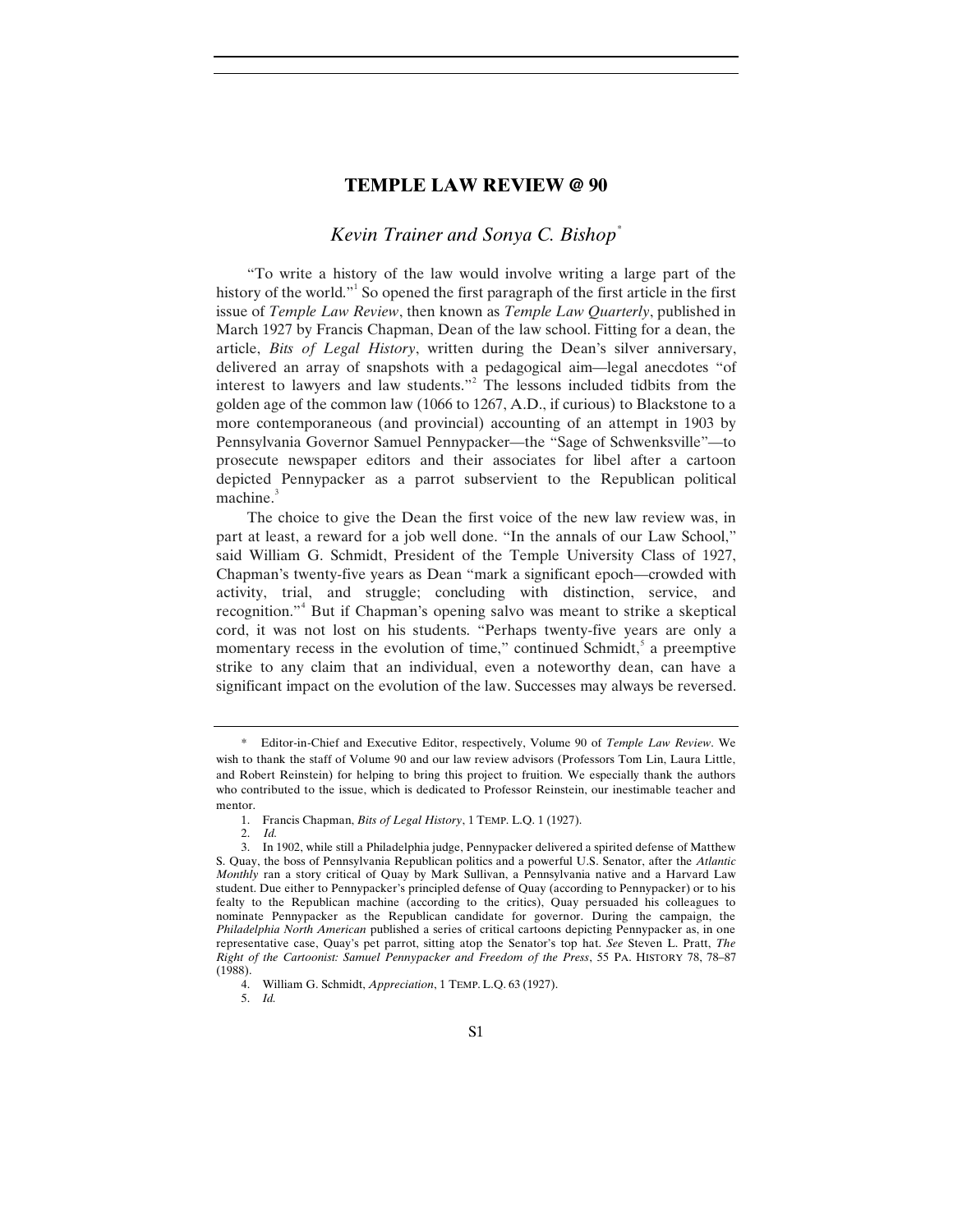S2 *TEMPLE LAW REVIEW* [Vol. 90]

Mistakes can always be rectified. The sale of a single share may move the market, the article by a single author may influence some doctrine, but only mass action will create a bull or a bear—only many articles, followed on by the decisions of many judges, will move the law.

Perhaps, then, ninety years, the age of this Law Review, is but a momentary recess in the evolution of time, even if the anniversary marks a significant epoch in the history of our institution. Yet, in the history of the law, especially the part of the American canon that seeks to make good on the promise of the Founders "to form a more perfect Union,"[6](#page-1-0) ninety years can be an awfully long time. As the Dean was drafting his contribution to the first issue of the *Quarterly*, for instance, *Plessy v. Ferguson*, [7](#page-1-1) which fatefully held that racial segregation in public facilities was constitutionally permissible so long as the facilities accessible to each race were "equal," still had twenty-seven years left to live. Another epoch.

Yes—ninety years can be a long time in the law. Successes may be hard fought, but mistakes can always be rectified. It has been in that spirt, then, that since Dean Chapman opened the pages of the *Temple Law Review* in spring 1927, annual assemblies of student editors have strove to do their part to push the law, and our history, toward a more just and equitable future.

\* \* \* \* \*

Over the spring and summer of 2018, the editorial board of Volume 90 of *Temple Law Review* solicited articles, essays, and interviews from our community of judges, teachers, and practitioners, asking each, with their keener and less parochial eyes, to help us make sense of our law review experience and to illuminate productive paths forward as we begin our careers.

The result is this special issue, *Temple Law Review* @ 90, which we publish with two goals in mind. The first is to celebrate a small snippet of the many wonderful people who have been associated with the law school or the law review over the years, and to ask them to reflect on their varied careers and provide advice where advice is warranted. Catherine Recker, an alumna of Volume 62 of *Temple Law Review*, has contributed a recounting of what ignited her passion for criminal defense, as well as recent work representing a witness who was subpoenaed to testify before a Pennsylvania grand jury investigating former Pennsylvania Attorney General Kathleen Kane. Len Rieser, of the Law School's Sheller Center for Social Justice, has provided an essay discussing his efforts to integrate issues of access to justice into the law school curriculum, forcing us to reconcile the fact that in a country teeming with lawyers, so many face legal issues without the benefit of counsel.

Professor Laura Little, who was a distinguished editor of *Temple Law Review* before becoming a distinguished Professor at our law school, produced an essay that has, as she says, "the reverberations of a personal memoir." We all wish the memoir was many pages more. And Professor Robert Reinstein, who

<span id="page-1-0"></span><sup>6.</sup> U.S. CONST. pmbl.

<span id="page-1-1"></span><sup>7.</sup> 163 U.S. 537 (1896), *overruled by* Brown v. Board, 347 U.S. 483 (1954).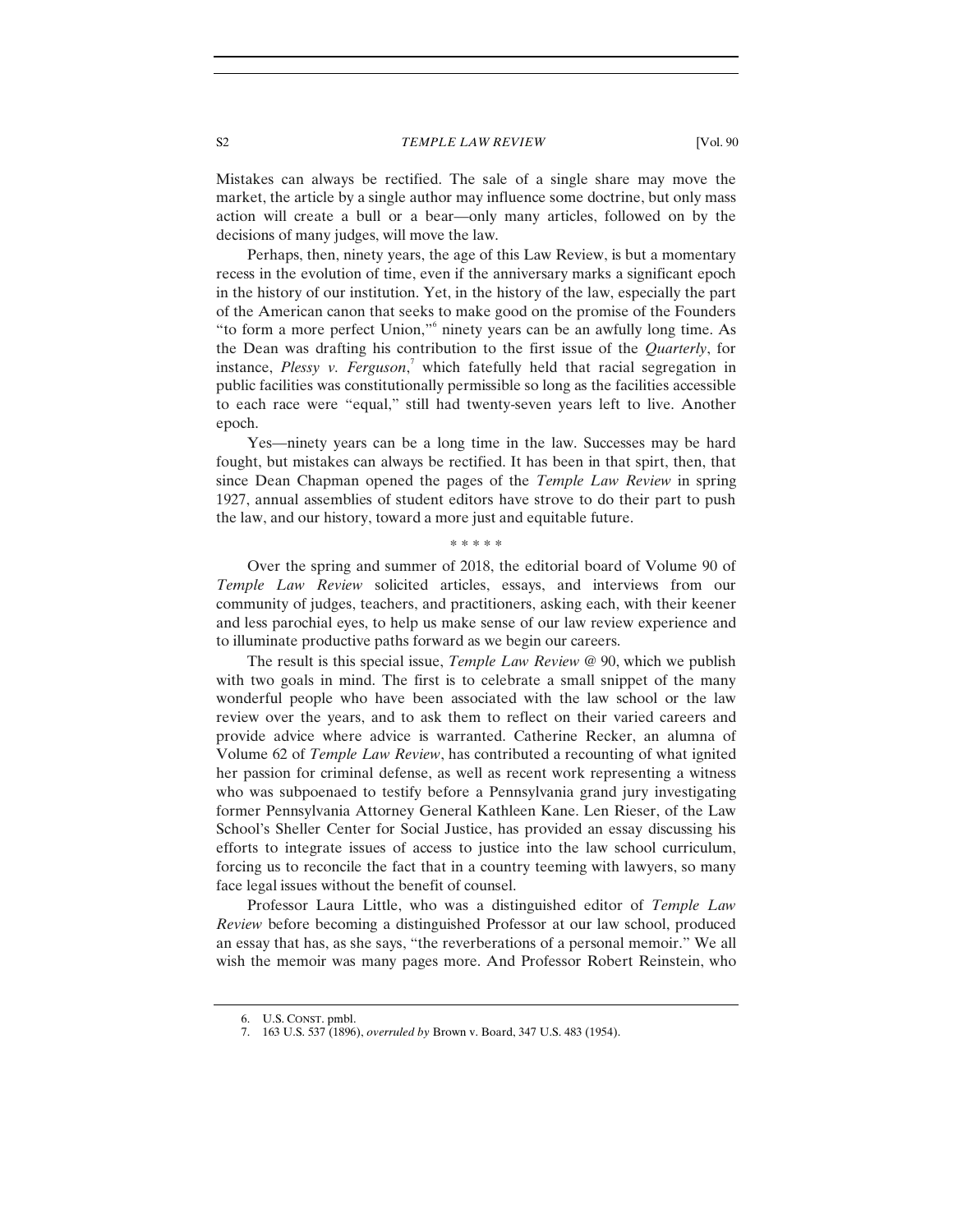## 2018] *INTRODUCTION* S3

this spring stepped down after nearly fifty years of service to the law school, was gracious enough to sit for seven hours of interviews in which he discussed his long and impactful career, and reminded us all that being a lawyer can change the world.

But this special issue is not all self-congratulatory, departing editors patting themselves on the back, job well done, wishing to preserve for posterity all we have accomplished. Our second goal in publishing this issue is inquisitive. We wish to question what value we—inexperienced second-, third-, and fourth-year law students—might offer to our more seasoned legal colleagues. Are we properly suited to the task of editing legal scholarship and, if not, ought we to give up or is there hope? Professor Craig Green generously hedged, providing us what he calls "a qualified defense"—a shield to be sure, but one penetrable and in need of fortification. He lists the many benefits of the student law review project but challenges us to do more to ensure that our law review avoids becoming an insular institution, detached from and not representative of the rest of the law school. And to Judge Goldberg and Judge Rice, the latter of whom succeeded Professor Little as editor of *Temple Law Review*, the answer to the question of "do we have value" is "yes, but. . ." Yes, law reviews can add value to the practicing bar and to judges, but too often they (or should we say we) stray into the esoteric, tackling topics that may eventually spawn legal reconceptualizations but too often speak only to other law professors, forgetting, despite Professor Rieser's gentle but insistent and unequivocal reminder, that there is a whole world out there in need of legal help.

\* \* \* \* \*

As members of the editorial board, we are merely trustees of a longstanding institution. Just as with Leslie Minora and Liza Fleming before us or, to go back a bit further, just as with Judge Rice on Volume 59 or Professor Little the year before him, our primary role in leading this institution is one of steward—to preserve the good and to tinker only a little, and even then, to tinker cautiously.

As did editorial boards before us, we selected articles, recruited and developed a new staff, and edited and edited and edited. Led by Dina Bleckman, Spenser Karr, Jared Kochenash, Kristin Pachell, and Ashley Rotchford, we selected a roster of outstanding, and diverse, articles. Led by Emily Litka, Brandon Matsnev, and Sydney Pierce, we recruited and developed an exceptional staff, doing a small part, we hope, in pushing the institution forward. Led by Sydney Pierce (again) and Liam Thomas, we mapped out a year's worth of work—nineteen articles, a special issue, and what seems like now to be thousands of rounds of edits. Led by Jared Kochenash (again) and Victoria Rodgers, we planned and executed a fantastic symposium on the landmark *Caremark* case. Led by Richard Lechette, we reimagined our online platform so that it would be a space for untraditional and incisive content. Led by Emily Litka (again), Brandon Matsnev (again), and Chase Howard, David A. Nagdeman, Victoria Rodgers (again), Edyta Sypien, and Kevin Todorow, we guided forty-six staff editors as they produced exceptional and varied notes and